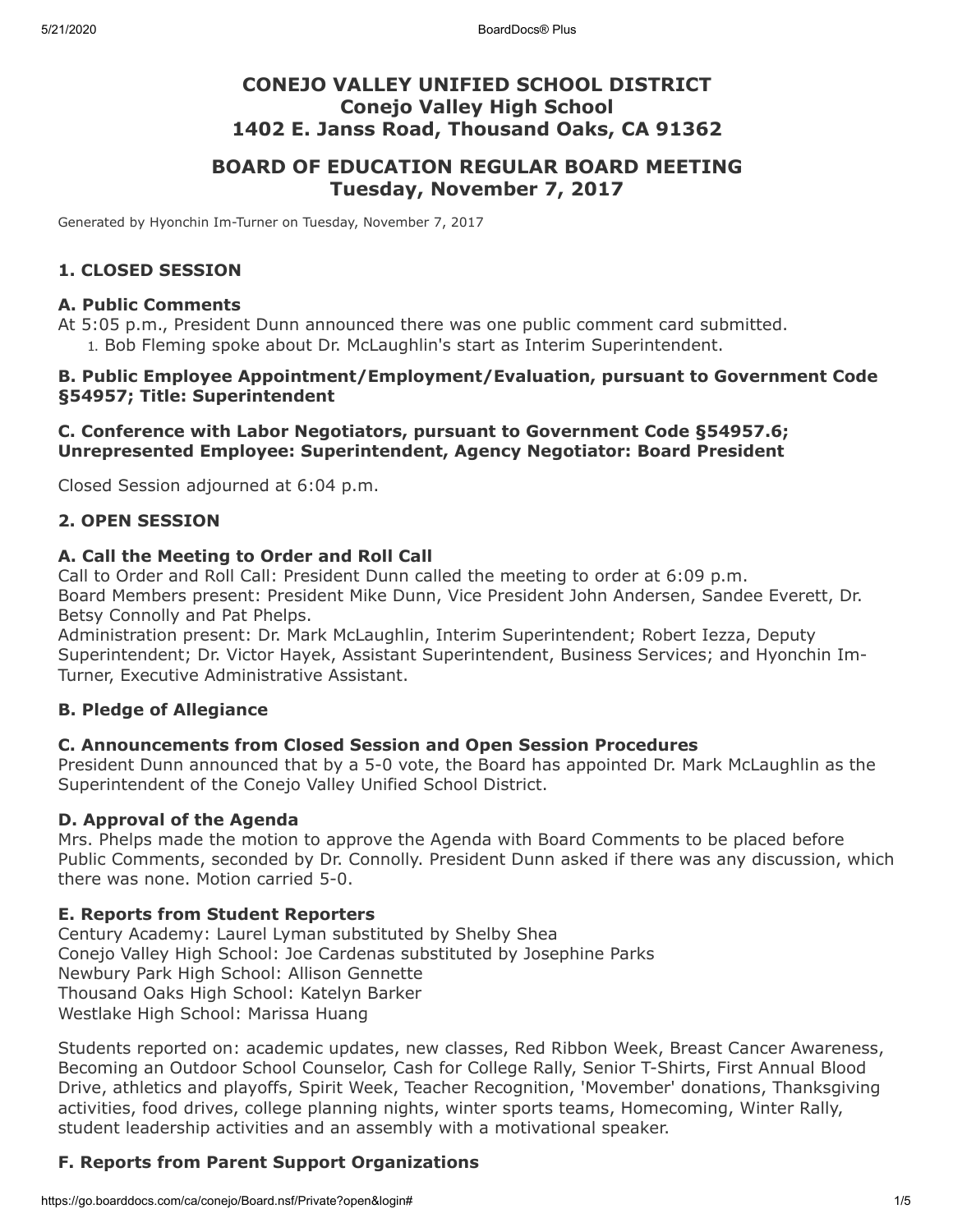5/21/2020 BoardDocs® Plus

Conejo Council PTA (CCPTA), Paula Nathan, President, spoke about National PTA Reflections Program, then went on to speak about the PTA's support of teachers, volunteers and schools.

Conejo Schools Foundation (CSF), Cindy Goldberg, Executive Director, spoke about taking Conejo Elementary fifth graders to City Hall for a mock City Council meeting, CSF's parent education workshops in conjunction with the Breakthrough program and CSF's All District Music Festival winning the city's Inaugural Mayoral Award for Excellence in the Arts.

District Advisory Council (DAC), Cindy Goldberg, President, spoke about the October Orientation Meeting, a citizen who shared concerns regarding literature and thanked veteran staff on the Council. She concluded with details on Police Chief Tim Hagel's visit and presentation at the DAC meeting.

### **G. Presentation by Dr. Jennifer Boone, Director, Curriculum, Instruction and Assessment: 2017 Local Control and Accountability Plan (LCAP) Results**

Dr. Boone presented on the 2017 LCAP results and responded to Board member inquiries.

# **H. Presentation: Measure I Update - Dr. Victor Hayek & Mr. Tim McCabe**

Dr. Hayek provided an update on Measure I projects. Board members asked questions and made comments on the bond funds for all of the District improvements to which Dr. Hayek responded to.

# **I. Comments - Board of Education**

Mrs. Everett spoke about her presentation on her proposed Board Policy amendments. Vice President Andersen spoke about attending events including the ribbon cutting at the Los Cerritos futsol courts. Dr. Connolly spoke about Mrs. Everett's presentation on her proposed Board Policy amendments and then went on to speak about attending events including the City Council meeting with Mrs. Phelps, where they discussed available housing units, the Wellness Committee meeting, and the Chamber of Commerce breakfast. Mrs. Phelps spoke about meeting with the Superintendent's Core Literature Committee, Ad hoc Committee, and also attending the City Council meeting.

# **J. Comments - Public**

At 8:11 p.m., President Dunn announced there would be a short break and adjourned the meeting.The meeting then resumed at 8:24 p.m.

President Dunn announced there were 57 comment cards submitted:

- 1. Allison Gennette spoke about proposed policy amendments and the current policy on opting out.
- 2. Susan Hanscom yielded time to Rocky Capobianco.
- 3. Rocky Capobianco spoke about the parents who comprise District committees.
- 4. Joanna Burns spoke about her observations of Board members.
- 5. James Schonholz spoke about his personal experience as a student and books he's read in the classroom.
- 6. Sally Hibbitts yielded time to Bonnie Shubb.
- 7. Bonnie Shubb spoke about Mrs. Everett's campaign and quoted her answers to press questions.
- 8. Richard Herko spoke about hearing all community members and the Board's responsibilities.
- 9. Richard Kick yielded time to Seana Mekari.
- 10. Seana Mekari spoke about her experiences teaching literature.
- 11. Rebecca G. spoke in support of teachers and her experiences as a District parent.
- 12. Dr. Simon spoke about her observations of Mrs. Everett.
- 13. Steve Howei yielded time to Dr. Amy Chen.
- 14. Dr. Amy Chen spoke in favor of deferring to the California Department of Education's standards on literature selections.
- 15. Tom Adams spoke about parents' responsibilities in children's educations.
- 16. Deborah Baber spoke about surveys given to different parent populations.
- 17. Danielle Sanford spoke about her experiences writing student recommendation letters.
- 18. Wendy Goldstein spoke about her experiences as a parent in the District.
- 19. Fey Ouyang yielded to Sue Heraper.
- 20. Sue Heraper read a letter addressed to the Board from the American Library Association Office for Intellectual Freedom.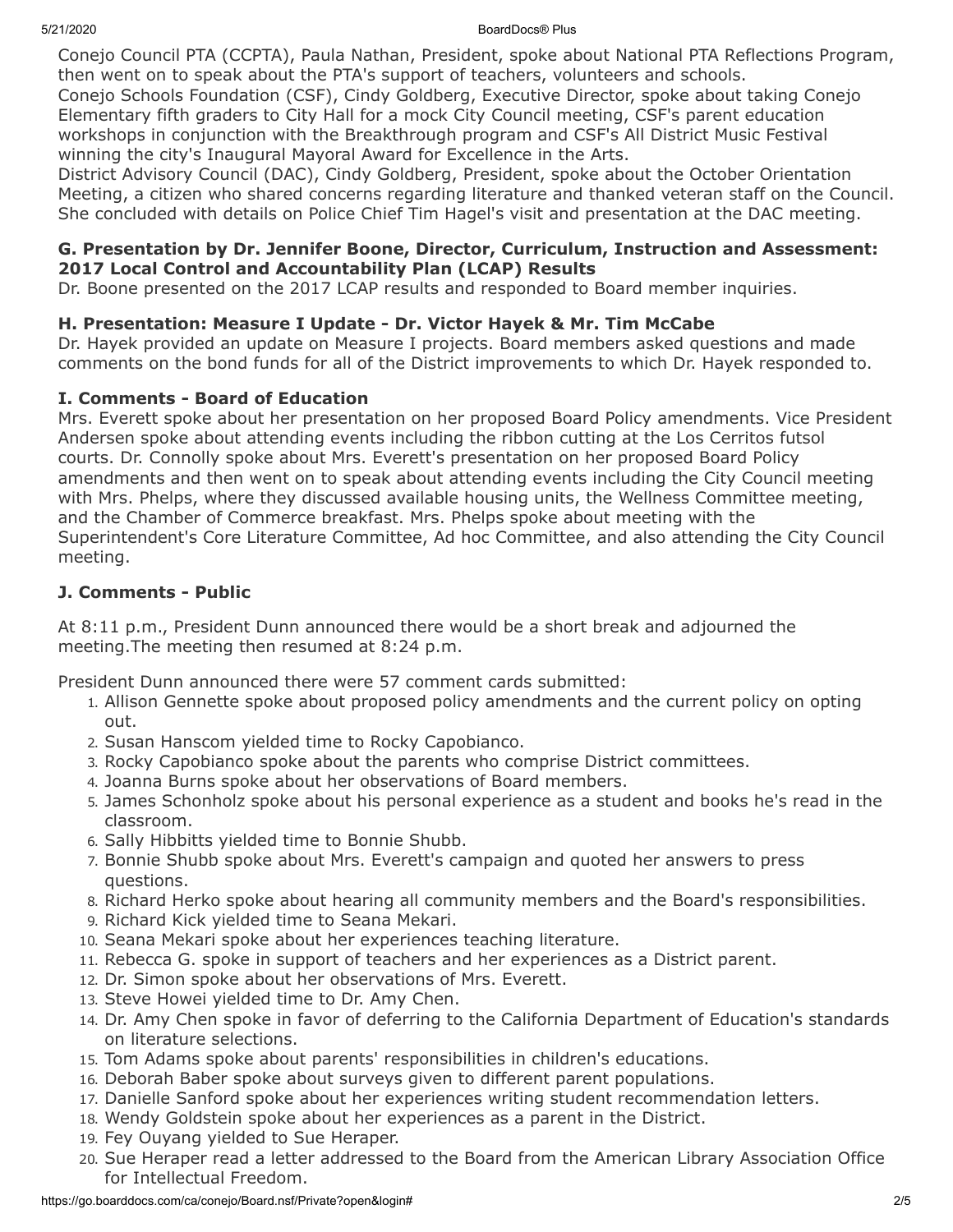#### 5/21/2020 BoardDocs® Plus

- 21. Nelson Buss spoke about his experience as a District parent in favor of not approving Mrs. Everette's policy amendments.
- 22. Kari Ballard yielded time to Katie Keeler.
- 23. Katie Keeler spoke about her experience as a current District teacher and in favor of disapproving Mrs. Everett's policy amendments.
- 24. Tim Cooley absent.
- 25. Michelle Brimhall Cooley absent.
- 26. Mel Pralgo yielded time to Lucia Lemieux.
- 27. Lucia Lemieux spoke as a current District teacher against Mrs. Everett's policy amendments.
- 28. Thomas Smith yielded time to Marty Crawford.
- 29. Marty Crawford spoke as a District teacher and community resident in response to Mrs. Everett's policy amendments.
- 30. Mandy Jacob thanked Mrs. Everett and spoke in favor of the District's providing alternative literature material.
- 31. Heather Spohr spoke about her experiences as a District student and in support of teachers.
- 32. Ritika Iyer spoke about her experience as a District student against censorship.
- 33. Marissa Buss spoke in favor of the District maintaining its competitiveness.
- 34. Amy Montano absent.
- 35. Sharon Debidour spoke about choosing the Conejo Valley to live in and Mrs. Everett's policy.
- 36. Quinn Muscatel spoke as a current District student against censorship.
- 37. Olivia Johnson spoke as a current District student in favor of the Core Literature Committee's policy amendments.
- 38. Kara Buss requested that the Board focus on policies that improve District programs.
- 39. Tam Le spoke as a current District student in favor of allowing children to be subjected to literature content.
- 40. Ashley Cooper absent.
- 41. Nick Quidwai spoke in favor of approving the policy brought forward.

### **K. Comments - Superintendent**

Dr. McLaughlin withheld his comments.

## **3. ACTION ITEMS – GENERAL – HUMAN RESOURCES**

### **A. Approval of Resolution #17/18-05: "School Psychology Awareness Week," November 13-17, 2017**

Vice President Andersen made the motion to approve, seconded by Dr. Connolly. President Dunn asked if there was any discussion, which there was none. Motion carried 5-0.

### **4. ACTION ITEMS – GENERAL – INSTRUCTIONAL SERVICES**

No Items.

## **5. ACTION ITEMS – GENERAL – BUSINESS SERVICES**

No Items.

## **6. ACTION ITEMS - GENERAL - BOARD OF EDUCATION**

## **A. Approval of Superintendent Contract**

Mrs. Everett made the motion to approve, seconded by Mrs. Phelps. President Dunn announced specific contract terms then Board members commented individually. Motion carried 5-0.

## **7. ACTION ITEMS – CONSENT**

- **A. Approval of Minutes October 17, 2017**
- **B. Personnel Assignment Orders**
- **C. Approval of Contract Junior Blind of America**
- **D. Approval of Contract Team Play Events**
- **E. Contract for Nonpublic School Placement For a Student With a Disability #12-17/18**
- **F. Contract for Nonpublic School Placement For a Student With a Disability #13-17/18**
- **G. Contract for Nonpublic School Placement For a Student With a Disability #14-17/18**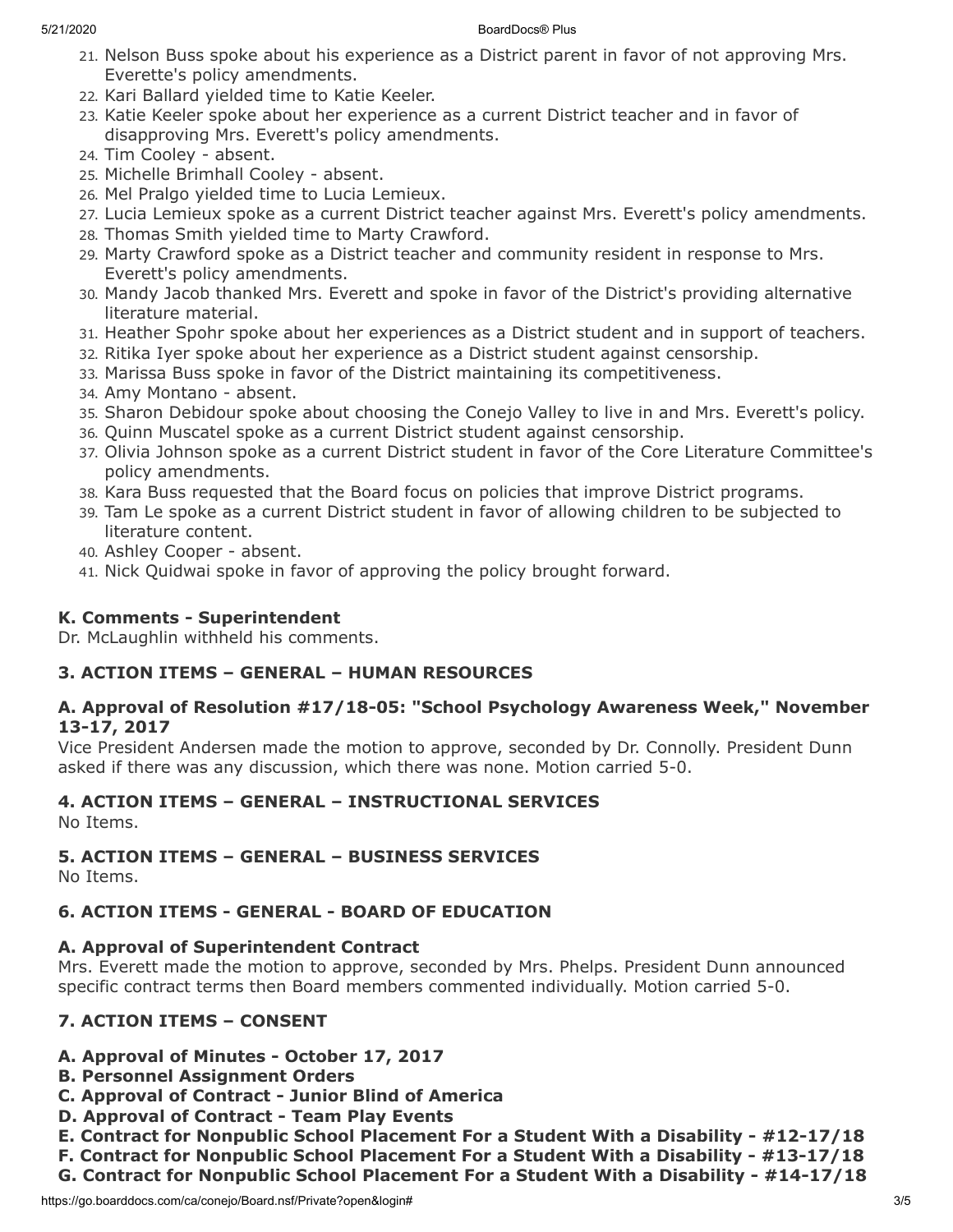**H. Contract for Nonpublic School Placement For a Student With a Disability - #15-17/18 I. Parent Support/Booster Organization Reauthorization**

**J. Notice of Completion - Interior Painting - Conejo Valley High School - Ray-Mac Painting, Inc.**

**K. Notice of Completion - Slope Stabilization - Conejo Elementary School - C. Carson Construction, Inc.**

**L. Notice of Completion - Phase 1 Outdoor Futsal Play Court - Los Cerritos Middle School - Conejo Park and Recreation District**

**M. Notice of Completion - Tenant Improvement Doors and Hardware - Conejo Valley High School - Thomas Schwab Corporation**

**N. Notice of Completion - Surveillance Monitoring System - Conejo Valley High School - UTNetworks**

**O. Disposal of Surplus and Obsolete Equipment**

**P. Acceptance of Donations/Gifts to the Conejo Valley Unified School District**

**Q. Approval of Purchase Order Report (PO's exceeding \$5,000)**

Mrs. Phelps made the motion to approve the Agenda, seconded by Mrs. Everett. President Dunn asked if there was any discussion, which there was none. Motion carried 5-0.

# **8. INFORMATION/DISCUSSION ITEMS – GENERAL – INSTRUCTIONAL SERVICES**

**A. Approval of Proposed Rate Increase for CVUSD Child Care and Wonder Preschool Tuition** President Dunn asked if there was any discussion, which there was none.

### **B. Approval of Amendments to Board Policy and Administrative Regulation 5116.1 – Intradistrict Open Enrollment**

President Dunn postponed this item until the next Board meeting.

### **C. Approval of Amendments to Administrative Regulation 5117 – Interdistrict Attendance Permits**

President Dunn postponed this item until the next Board meeting.

## **9. INFORMATION/DISCUSSION ITEMS – GENERAL – HUMAN RESOURCES**

## **A. Approval of Amendments to Board Policy 4112.21 - Interns**

President Dunn asked if there was any discussion, which there was none.

#### **10. INFORMATION/DISCUSSION ITEMS – GENERAL – BUSINESS SERVICES** No Items.

# **11. INFORMATION/DISCUSSION ITEMS - GENERAL - BOARD OF EDUCATION**

### **A. Approval of Amendments to Board Policy 6161.1 - Selection and Evaluation of Instructional Materials**

President Dunn asked if there was any discussion. Mrs. Phelps spoke about her understanding of what transpired with the Core Literature Committee, the Ad hoc Committee and recommended putting the Committee's policy on their next meeting's agenda. President Dunn asked Board members to hear public comments first to which they discussed. Public comment speakers were then called.

- 1. Jenny Fletcher spoke as a current District student in opposition of these amendments.
- 2. Stephanie Burns yielded time to Joanna Burns.
- 3. Joanna Burns spoke in opposition of these amendments.
- 4. Colleen Delaney spoke in opposition of these amendments.
- 5. Mark Lion absent.
- 6. Richard Perko spoke about test scores and college-readiness.
- 7. John Edny yielded time to Robin Lilly.
- 8. Robin Lilly spoke in opposition of these amendments.

Mrs. Everett moved to extend the meeting to 11:00 p.m. and allowing board discussion to begin at 10:45, seconded by Dr. Connolly. Motion carried 5-0.